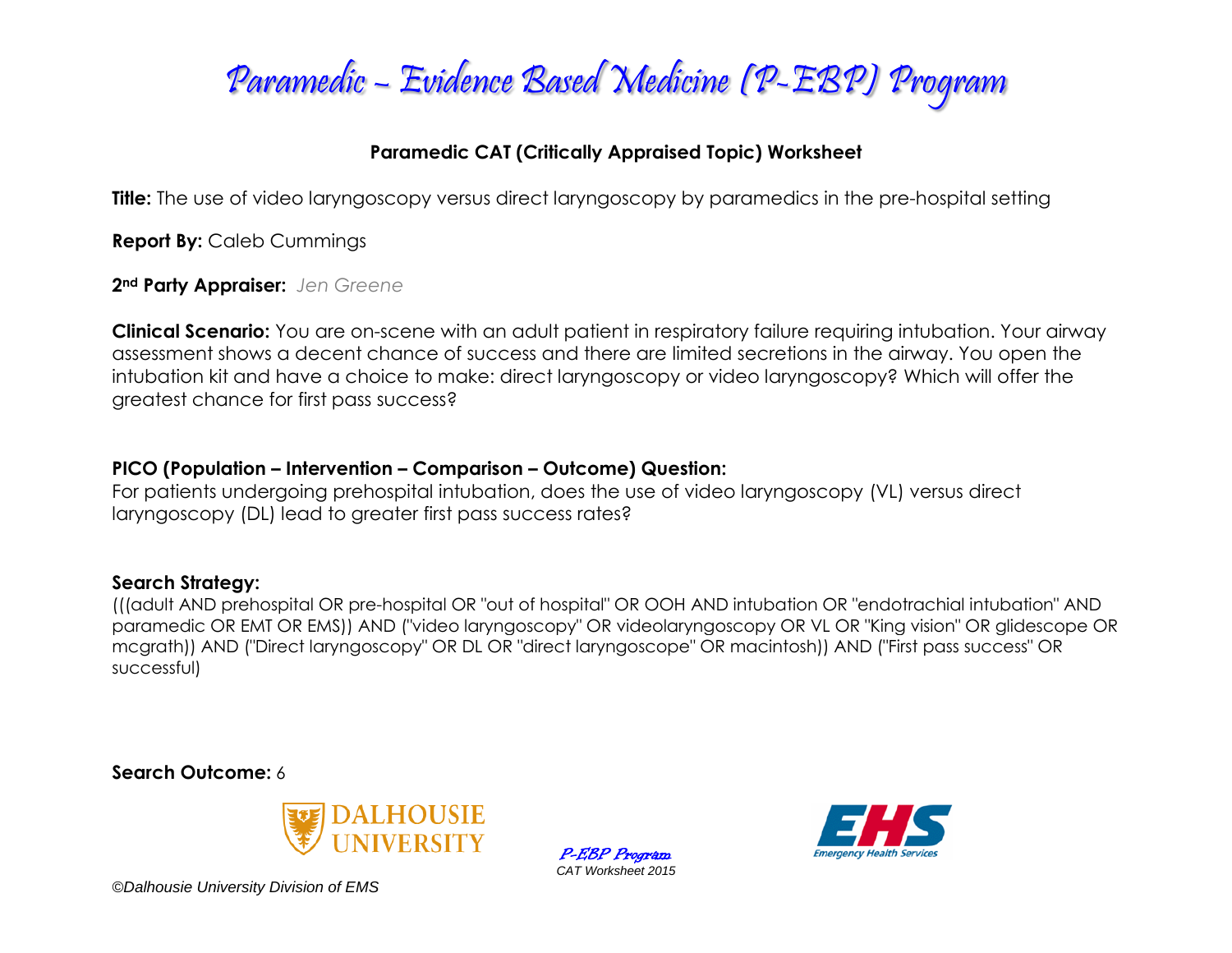## Paramedic – Evidence Based Medicine (P-EBP) Program

| <b>Relevant Papers:</b> |                                                               |                     |                                                   |                                                                                                                                                                                                                                                                                                                                                                                                                                                                                                                                                                                                                                                                                          |                                                                                                                                                                                                                                                                                                                                                                                |  |  |
|-------------------------|---------------------------------------------------------------|---------------------|---------------------------------------------------|------------------------------------------------------------------------------------------------------------------------------------------------------------------------------------------------------------------------------------------------------------------------------------------------------------------------------------------------------------------------------------------------------------------------------------------------------------------------------------------------------------------------------------------------------------------------------------------------------------------------------------------------------------------------------------------|--------------------------------------------------------------------------------------------------------------------------------------------------------------------------------------------------------------------------------------------------------------------------------------------------------------------------------------------------------------------------------|--|--|
| <b>AUTHOR, DATE</b>     | POPULATION:<br>SAMPLE<br><b>CHARACTERISTICS</b>               | <b>DESIGN (LOE)</b> | <b>OUTCOMES</b>                                   | <b>RESULTS</b>                                                                                                                                                                                                                                                                                                                                                                                                                                                                                                                                                                                                                                                                           | STRENGTHS/<br>WEAKNESSES                                                                                                                                                                                                                                                                                                                                                       |  |  |
| Savino B. 2017          | 8 studies comparing VL<br>to DL in the prehospital<br>setting | Meta-analysis       | Overall success rates<br>First-pass success rates | Pooled estimates for<br>overall success and first-<br>pass success using VL<br>versus DL were not<br>reported due to high<br>heterogeneity $(1^2 > 90\%)$ .<br>Studies using physician<br>intubators showed a<br>much lower rate of<br>success with VL<br>compared to DL<br>$(RR=0.05, 95\% \text{ Cl} = 0.01 -$<br>0.18), while studies using<br>non-physicians had a<br>higher rate of overall<br>success with VL versus DL<br>$(RR = 2.28, 95\% \text{ Cl} = 1.00$<br>$5.20$ .<br>Studies using physician<br>intubators had lower first<br>pass success with VL<br>compared to DL $(RR =$<br>0.32, $95\%$ CI = 0.23-0.44),<br>while non-physicians had<br>a higher first pass success | Strengths:<br>Specific to<br>prehospital setting<br>Separated physician<br>and non-physician<br>intubators<br>Weaknesses:<br>Extensive<br>heterogeneity across<br>the studies likely due<br>to varied study<br>designs, varying<br>types of video<br>devises between<br>studies and a<br>potential difference<br>in definition of an<br>intubation attempt<br>between studies. |  |  |
|                         |                                                               |                     |                                                   | rate with VL compared to                                                                                                                                                                                                                                                                                                                                                                                                                                                                                                                                                                                                                                                                 |                                                                                                                                                                                                                                                                                                                                                                                |  |  |



P-EBP Program *CAT Worksheet 2015*

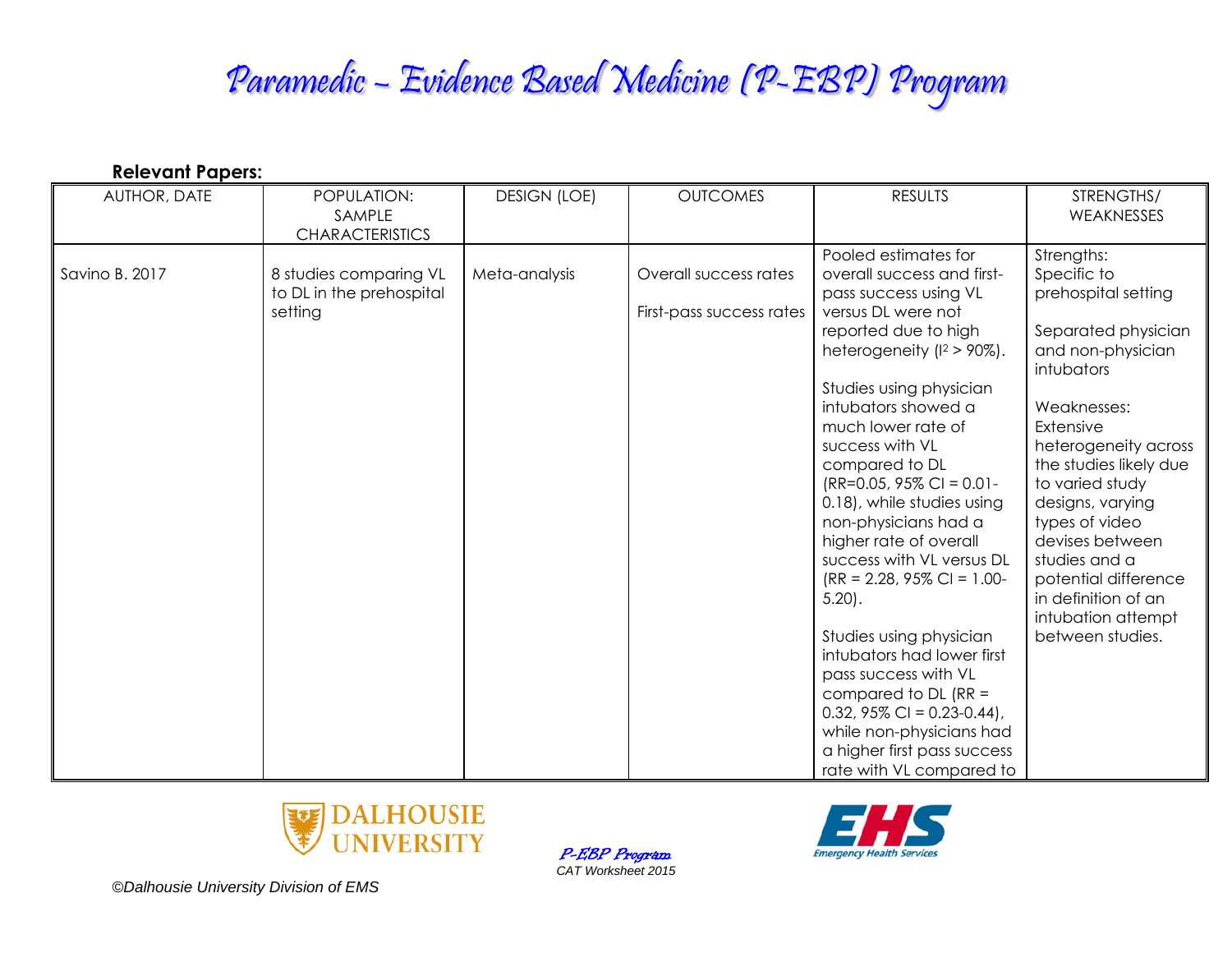# Paramedic – Evidence Based Medicine (P-EBP) Program

|                |                                                                         |                                            |                                                              | DL (RR = 1.83, 95% CI =                                                                                                                                                                                                                                         |                                                                                                                                                                                                                                            |
|----------------|-------------------------------------------------------------------------|--------------------------------------------|--------------------------------------------------------------|-----------------------------------------------------------------------------------------------------------------------------------------------------------------------------------------------------------------------------------------------------------------|--------------------------------------------------------------------------------------------------------------------------------------------------------------------------------------------------------------------------------------------|
|                |                                                                         |                                            |                                                              | $1.18 - 2.84$ ).                                                                                                                                                                                                                                                |                                                                                                                                                                                                                                            |
| Jarvis J. 2015 | 514 patients undergoing<br>prehospital intubation<br>for any indication | Retrospective<br>observational<br>analysis | Success per attempt<br>Overall success<br>First-pass success | VL had an overall success<br>rate of 91.5% compared<br>with 64.9% for DL (p<0.01)<br>VL had a 71.2% success<br>rate per attempt<br>compared to 44.4% for DL<br>(p<0.01)<br>VL had a first-pass<br>success rate of 74.2%<br>compared to 43.8% for DL<br>(p<0.01) | Strengths:<br>Specific to<br>paramedics<br>intubating<br>prehospitally<br>Patient<br>demographics and<br>indications for<br>intubation were<br>similar between the<br>patient groups for VL<br>and DL.<br>Average number of<br>intubations |
|                |                                                                         |                                            |                                                              |                                                                                                                                                                                                                                                                 | performed annually<br>per paramedic in<br>study likely similar to<br>local area.<br>Weaknesses:<br>Paramedics received<br>ongoing training with<br>VL after<br>implementation but<br>received no<br>additional training for<br>DL          |



P-EBP Program *CAT Worksheet 2015*

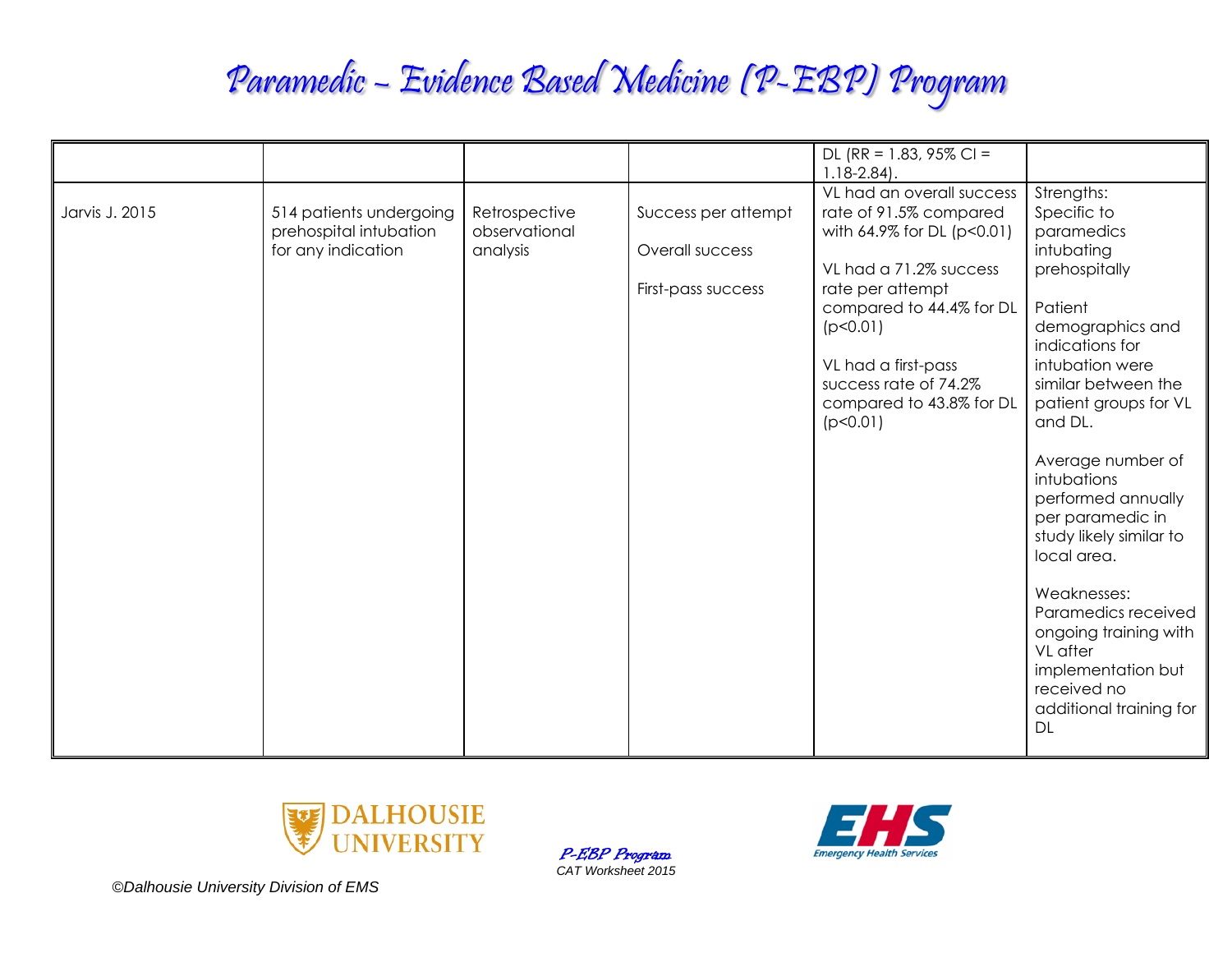### Paramedic – Evidence Based Medicine (P-EBP) Program

|  |  | The change in how<br>intubations were<br>reported by<br>paramedics may<br>have introduced a<br>Hawthorne effect<br>Retrospective PCR<br>analysis presents<br>limitations to |
|--|--|-----------------------------------------------------------------------------------------------------------------------------------------------------------------------------|
|  |  | generalizability                                                                                                                                                            |

**Comments:** While there may be some support that the implementation of video laryngoscopy for paramedics may improve first-pass success rates on intubation, prospective randomized control trials should be completed and factors such as continued education and training should be controlled. Another factor that may be important and were not considered in either study includes time to successful intubation.

**Consider:** It is unclear based on these studies whether the implementation of continual training with direct laryngoscopy would improve overall success rates and first-pass success rates to same level of success as VL.

**Clinical Bottom Line:** Prospective randomized control trials that control for education and ongoing training between VL and DL should be completed before a change in practice is considered.



P-EBP Program *CAT Worksheet 2015*